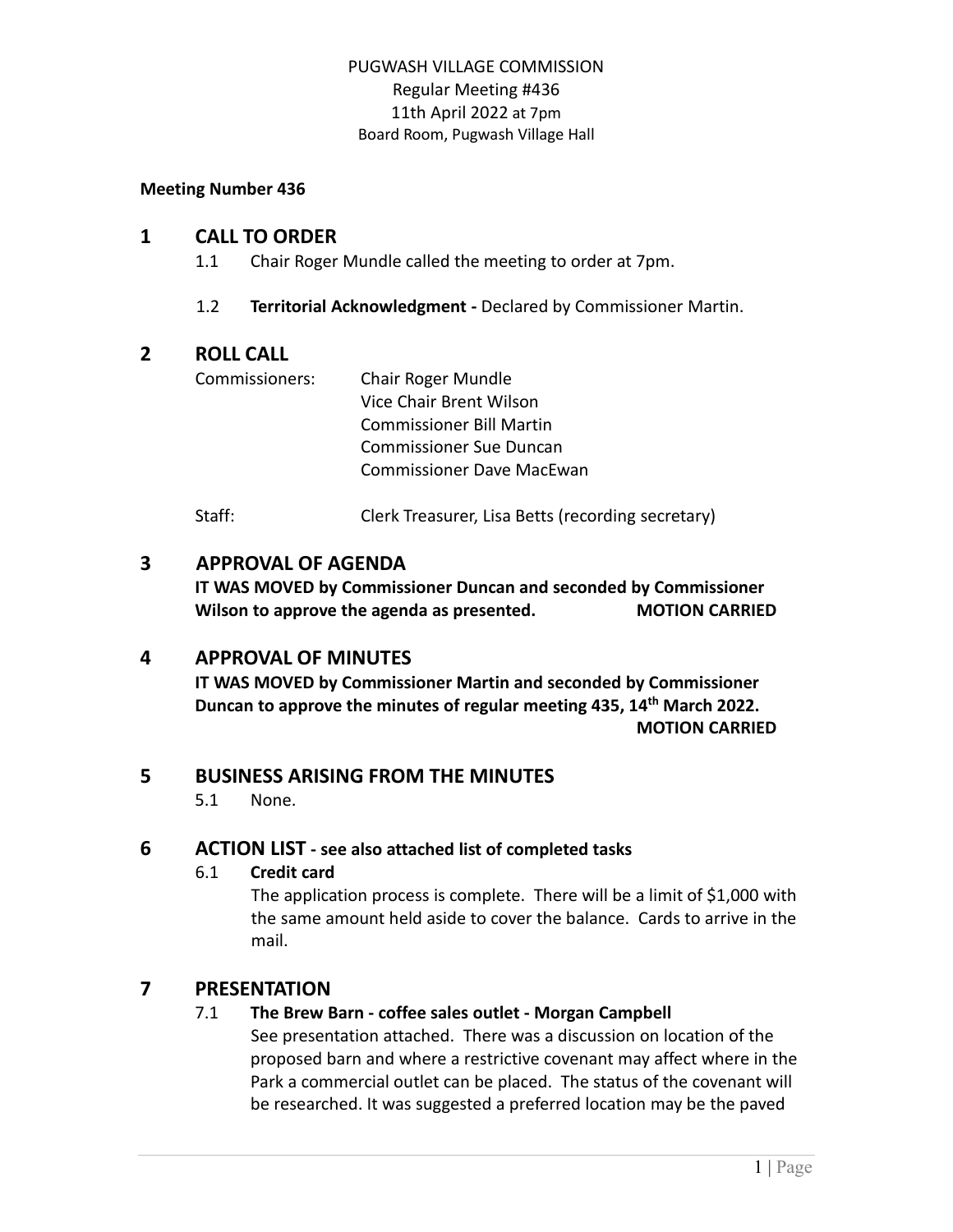municipal car park area. The practicalities of water supply, waste water and power were discussed. A rental fee would be a proportional amount donated to the Village or Gathering of the Clans.

# **8 CORRESPONDENCE**

#### 8.1 **Insurance invoice**

Premium costs have gone increased. They currently equate to about 10% of the Village's tax revenue. The Commissioners agreed to stay with Arthur J Gallagher at this time.

# 8.2 **Earth Day - proclamation - read by Commissioner MacEwan on behalf of Chair Mundle**

WHEREAS Earth Day Canada works with many partners to address environmental challenges through developing programs in collaboration with communities, organizations and citizens; and

WHEREAS with urban areas set to become home to two-thirds of the world population by 2050 and as climate change is being observed and experienced, municipalities find themselves at the frontline of the battle against climate change; and

WHEREAS under the theme of Remedy Together, Earth Day hopes to raise awareness among Canadians about eco-anxiety and the need to take action together as a cure for both ourselves and also so as to help care for the planet.

THEREFORE, I, Roger Mundle Chair for the Village of Pugwash Commission have the honor of proclaiming April 22, 2022 as Earth Day throughout the Village of Pugwash and encourage all citizens, businesses, institutions and organizations to participate in action-oriented activities to protect and enhance the environment and our local ecology and to celebrate the Earth!

# 8.3 **Letter of support**

All those requested at the last meeting were sent.

# 8.4 **Letter to Centre for Local Prosperity**

Letter denying grant funding has been sent.

# 8.5 **Fit Trails**

A list of available units, along with a Memorandum of Understanding, has been received from the Municipality. A meeting with the Municipality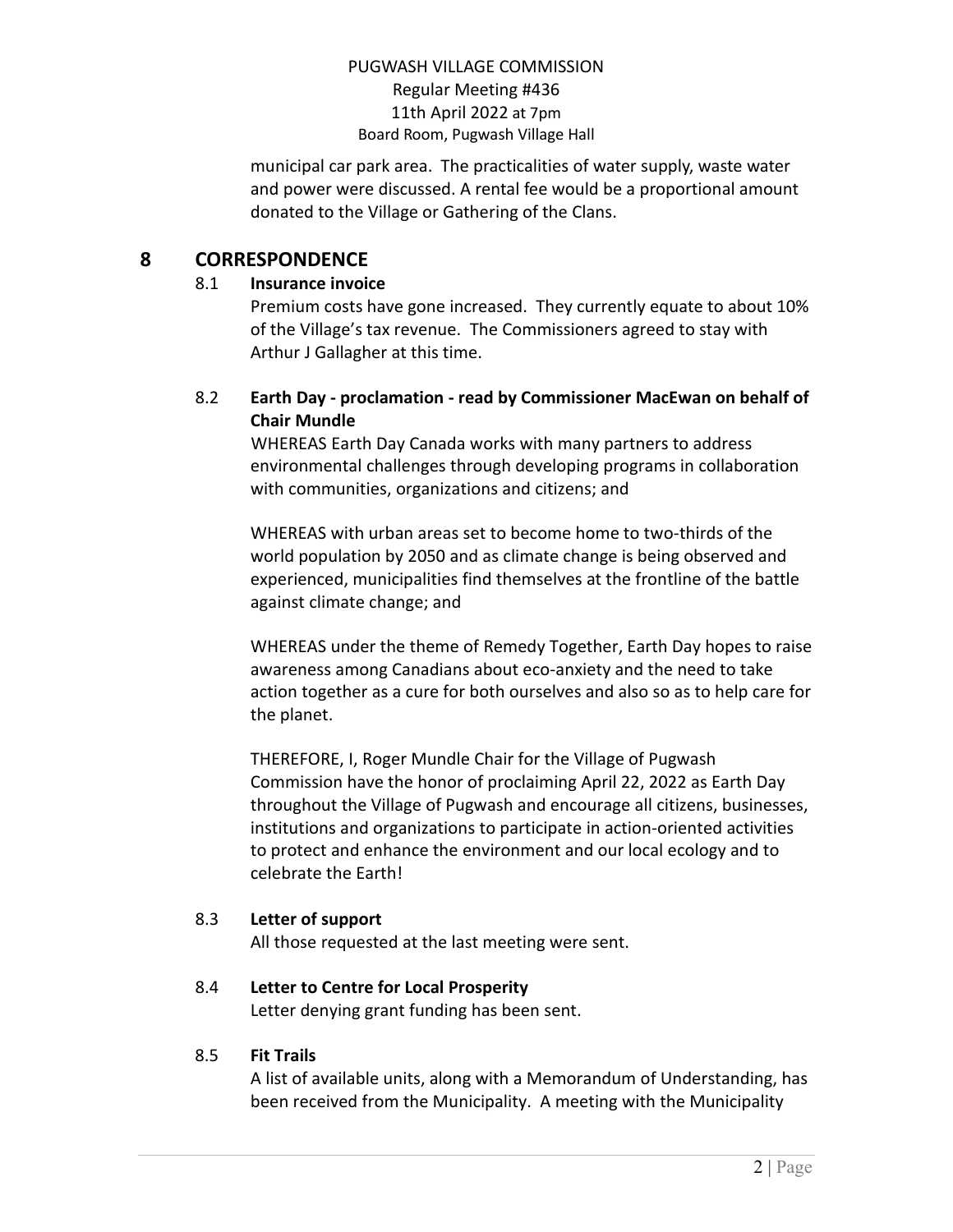will be arranged to determine which units should be installed and where they should be put.

#### 8.6 **Develop Nova Scotia: Community Led Placemaking Program**

This is a recently released granting opportunity from the Province with a looming deadline. The Pugwash Farmers Market is interested in applying for this grant to bring in a caboose, or similar semi-permanent structure, at the train station as a dining establishment. This would be set up to pass the various codes required for a hot food establishment.

# **IT WAS MOVED by Commissioner Martin and seconded by Commissioner MacEwan to support the Farmers Market application to the Community Led Program. MOTION CARRIED**

# **9 COMMITTEE REPORTS**

# 9.1.a **Accessibility (Joint with Municipality)**

The Clerk reported that the plan was complete, with a change in some terminology to better include the Villages of Pugwash and River Hebert, and had been adopted by the Municipality. It was the Clerk's impression that the committee had been dissolved by the Municipality.

# **9.1.b IT WAS MOVED by Commissioner MacEwan and seconded by Commissioner Wilson to adopt the Accessibility Plan with the Pugwash information added. MOTION CARRIED**

- 9.1.c **IT WAS MOVED by Commissioner MacEwan and seconded by Commissioner Wilson to dissolve the Pugwash Accessibility Committee MOTION CARRIED**
- 9.2 **Association of Nova Scotia Villages (ANSV)** Next online meeting: April 22<sup>nd</sup>

# 9.3 **Audit Committee**

Commissioner Duncan - a meeting will be called before the audit (April  $27<sup>th</sup>$ ).

# 9.4 **Physician Recruitment and Retention**

A prospective physician has returned to Pugwash as a locum. This term seems to be going very well. There are other possibilities being investigated and encouraged. Vacancies are expected to continue as existing doctors reach retirement. A video has been released to help promote Pugwash to prospective physicians.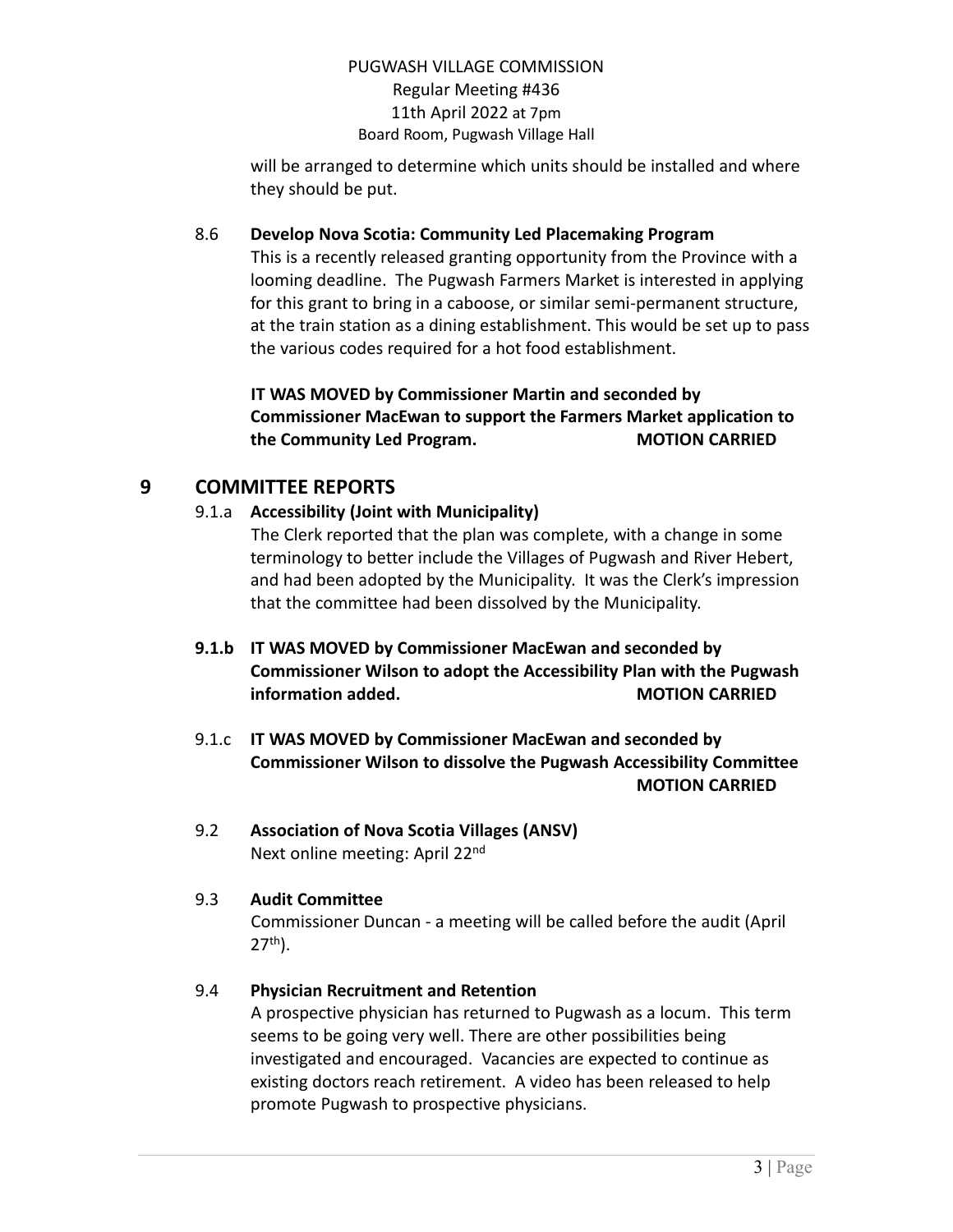# 9.5 **Communities in Bloom (CIB)**

There is an offer to purchase an 18 yard sized load of mulch with the request that some assistance from the Village hired gardener when it comes to applying it to Village gardens and plantings.

# 9.6 **Library**

The tender for the new building has been awarded. The name of the winner has not been announced. Commissioner Wilson made a point of thanking Councilor Houghtaling for her work on the library project.

# 9.7 **Clerk Treasurer's Reports**

# 9.7.1 **Fireworks**

Given the Village has funding for Canada Day and we have not been able to celebrate with fireworks for a long time, the Commissioners agreed to a budget of \$9,000 for fireworks for 2022. The Clerk asked for any suggestions to replace the carnival

# 9.7.2 **Old Train Station**

With the news of the new Library being built, there are some parties interested in the use of the train station and continue the tradition of public use of the space. There is a long-standing understanding that this space would become occupied by the North Cumberland Historical Society. A meeting of interested parties will be called.

# 9.7.3 **Seasonal staffing**

Interviews are in progress.

# 9.7.4 **Memorial Plaque**

A plaque of past memorials will be purchased, brought up to date with names and placed in a public area of the Village Hall.

# 9.7.5 **Webcam**

Allan Collis (Wallace Ridge) has worked on pricing and installing a camera that would be accessible to the public. He has also offered to provide free maintenance. It was generally agreed that the camera should include as much of Pugwash Harbour and sunsets as possible. The issue of privacy will be investigated.